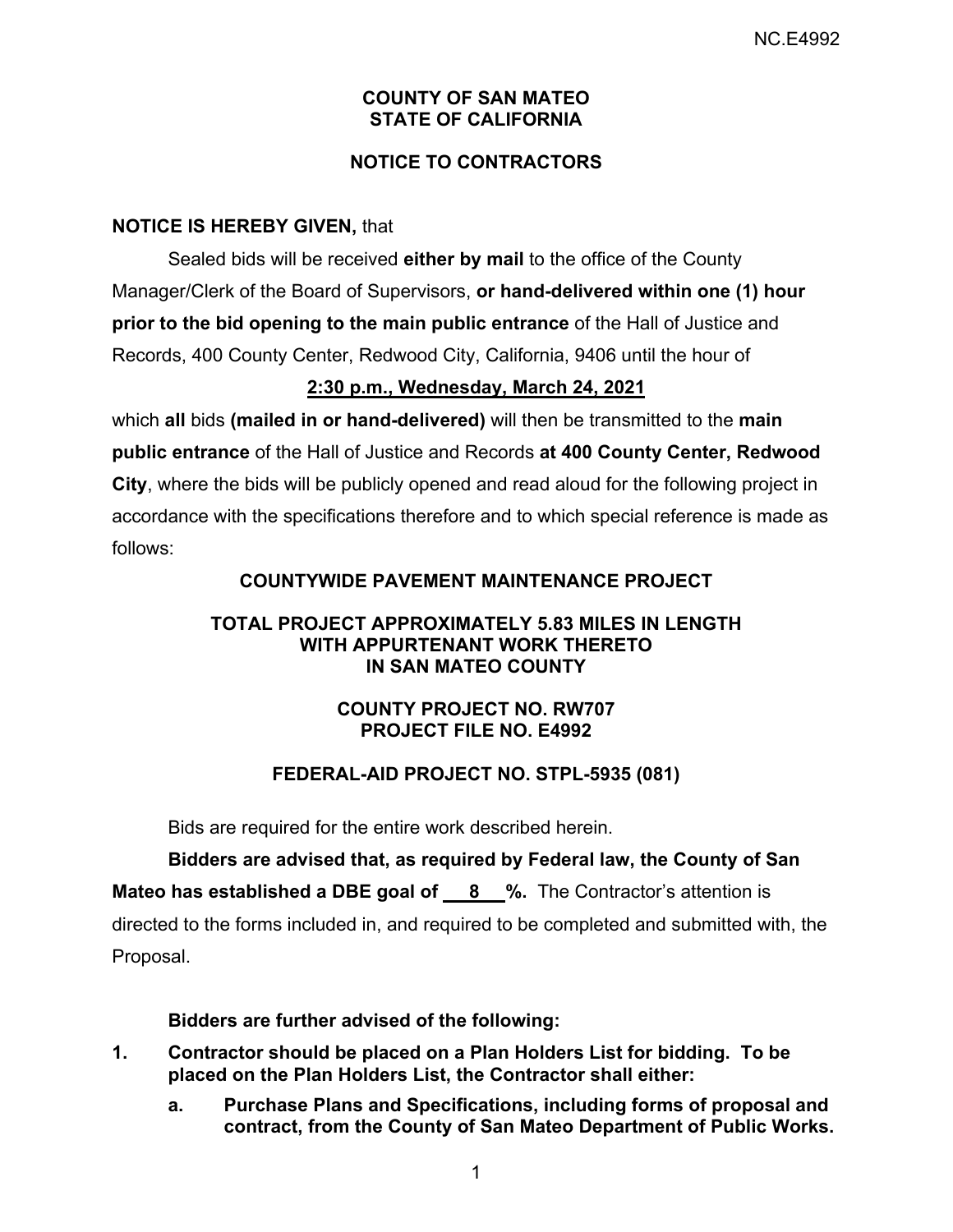**When purchasing by phone (650-363-4100) or email (pwsurveying@smcgov.org), please send check payable to "County of San Mateo" to 555 County Center, 5th Floor, Redwood City, CA 94063; OR** 

**b. Complete and sign the following Plan Holder's Affidavit by using the link below and you will receive a separate link for downloading and electronic copy of the Plans and Specifications for the project including forms of proposal and Contract. https://publicworks.smcgov.org/CPMPlanHoldersAffidavitForm The Contractor is advised that the table should be received by the County no later than three (3) working days prior to the bid opening date.** 

| Project No.<br><b>RW707</b><br><b>Project Engineer: Sina Oshaghi</b><br>Project Manager: Wency Ng<br>2:30 p.m., Wednesday, 3/24/2021 |  |
|--------------------------------------------------------------------------------------------------------------------------------------|--|
|                                                                                                                                      |  |
| <b>Bid Open Date and Time:</b>                                                                                                       |  |
|                                                                                                                                      |  |
| <b>Company Name:</b><br><b>Mailing Address:</b><br><b>Phone Number:</b><br><b>Fax Number:</b>                                        |  |
| <b>E-mail Address:</b>                                                                                                               |  |
|                                                                                                                                      |  |

- **2. The Plan Holders List will be posted to the County of San Mateo's Public Works website two (2) working days prior to the bid open date.**
- **3. Questions regarding the Contract Documents concerning items such as discrepancies, conflicts, omissions, doubts as to meanings, or regarding scope of bid items shall be referred to the Engineer. Inquiries must be received in writing via email, to aoshaghi@smcgov.org, not less than five (5) working days prior to bid opening. Inquiries will be answered in writing via email response if written clarification is warranted, in the opinion of the Engineer, then inquiries and responses will be posted to the Project's page**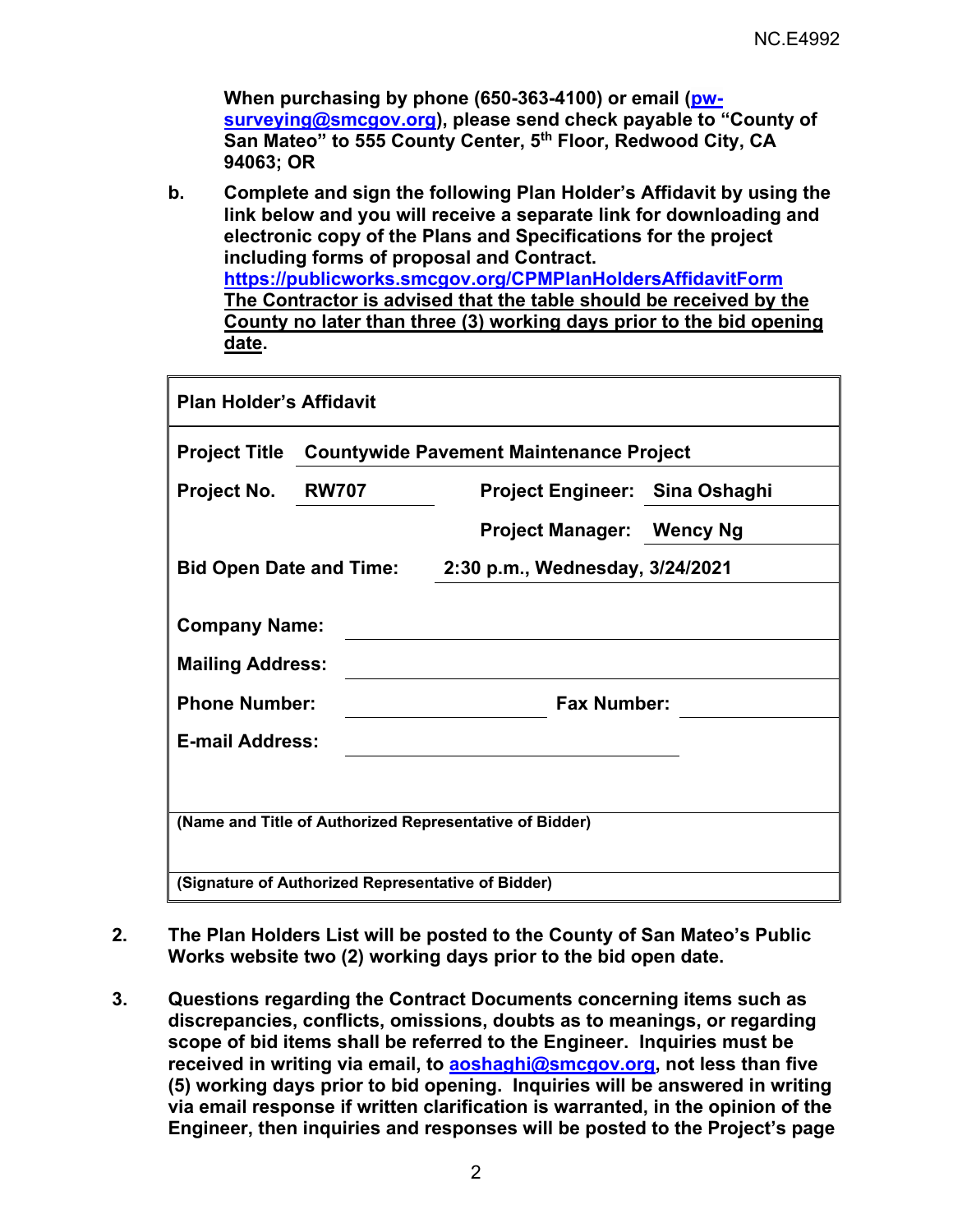**on the County of San Mateo's Public Works website. It will be the Contractor's sole responsibility to ensure that they receive responses,** *if any.* **The County will not be responsible for oral clarifications.** 

- **4. It will be the Contractor's sole responsibility to ensure that they have received addendums,** *if any,* **which will be posted to the County of San Mateo's Public Works website on the same day issued. Said addendums will also be sent to all current plan holders and made available during purchase of Plans and Specifications.**
- **5. Reference is made to Section 2-1.10, "Disqualification of Bidders," of the Standard Specifications. The Contractor's attention is directed in particular to the last sentence, which states, "Proposals in which the prices obviously are unbalanced may be rejected."**
- **6. The Contractor's attention is directed to the importance of complying with the provisions of Section 7-0.10, "Federal Forms, Posters and Data Required of Contractor During Construction," and Appendix G, "Pre-Construction Handout Packet for Federal-Aid Contracts," of these Special Provisions.**

The Department of Public Works website will be updated as needed and can be accessed under the Department's tab found on the County of San Mateo website *(http://publicworks.smcgov.org).*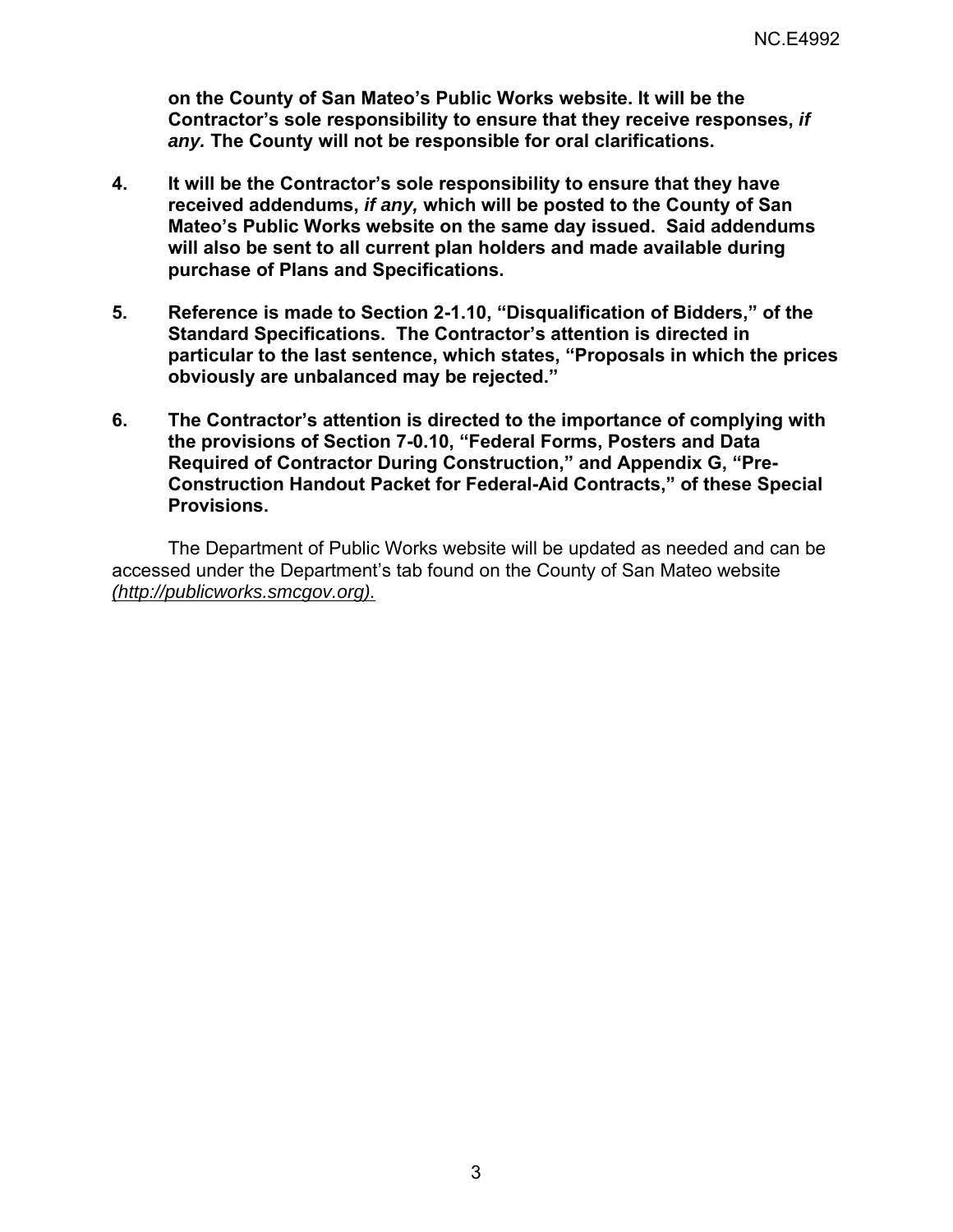#### **ENGINEER'S ESTIMATE**

## **COUNTYWIDE PAVEMENT MAINTENANCE PROJECT**

#### **TOTAL PROJECT APPROXIMATELY 5.83 MILES IN LENGTH WITH APPURTENANT WORK THERETO IN SAN MATEO COUNTY**

#### **COUNTY PROJECT NO. RW707 PROJECT FILE NO. E4992**

#### **FEDERAL-AID PROJECT NO. STPL-5935 (081)**

| <b>Item</b><br>No. | <b>Section</b><br>No. | <b>Estimated</b><br>Quantity | Unit of<br><b>Measure</b> | <b>Item</b><br><b>Description</b>                                                                                         |
|--------------------|-----------------------|------------------------------|---------------------------|---------------------------------------------------------------------------------------------------------------------------|
| 1                  | 11                    | 1                            | <b>LS</b>                 | Mobilization                                                                                                              |
| $\overline{2}$     | 12                    | 1                            | <b>LS</b>                 | <b>Maintaining Traffic</b>                                                                                                |
| 3                  | $12 - 1$              | 1                            | <b>LS</b>                 | <b>Temporary Pavement Delineation</b>                                                                                     |
| 4                  | 13                    | 1                            | <b>LS</b>                 | <b>Water Pollution Control</b>                                                                                            |
| 5                  | 14                    | 1                            | <b>LS</b>                 | <b>Construction Waste Management</b>                                                                                      |
| 6                  | $37-1$                | 35,500                       | SY                        | Cape Seal                                                                                                                 |
| $\overline{7}$     | $37 - 2$              | 86,000                       | <b>SY</b>                 | <b>Slurry Seal</b>                                                                                                        |
| 8                  | $37-3$                | 1                            | <b>LS</b>                 | <b>Crack Seal</b>                                                                                                         |
| 9                  | 38                    | 14,000                       | SY                        | Microsurfacing (Alameda de las Pulgas)                                                                                    |
| 10                 | $39-2$                | 1,100                        | SY                        | 3" Asphalt Concrete Pavement Mill and Fill (Type<br>A, 3/4" Maximum) with Mirafi MTK Paving Fabric<br>(or Approved Equal) |
| 11                 | $39-3$                | 700                          | <b>SY</b>                 | Pavement Repair (Type A, 3/4" Maximum)                                                                                    |
| 12                 | 51                    | 75                           | <b>CY</b>                 | Class 3 Concrete                                                                                                          |
| 13                 | $84-1(S)$             | 7,500                        | <b>SF</b>                 | <b>Thermoplastic Pavement Markings and Legends</b><br>(White)                                                             |
| 14                 | $84-1(S)$             | 750                          | <b>SF</b>                 | Thermoplastic Pavement Markings and Legends<br>(Yellow)                                                                   |
| 15                 | $84 - 1(S)$           | 5,200                        | <b>SF</b>                 | Thermoplastic Pavement Markings and Legends<br>(Green)                                                                    |
| 16                 | $84 - 1(S)$           | 18,600                       | LF                        | Thermoplastic Traffic Striping, 6" Yellow (Solid,<br>Det 22, 27, 29, 31)                                                  |

*Engineer's Estimate – Continued on Next Page*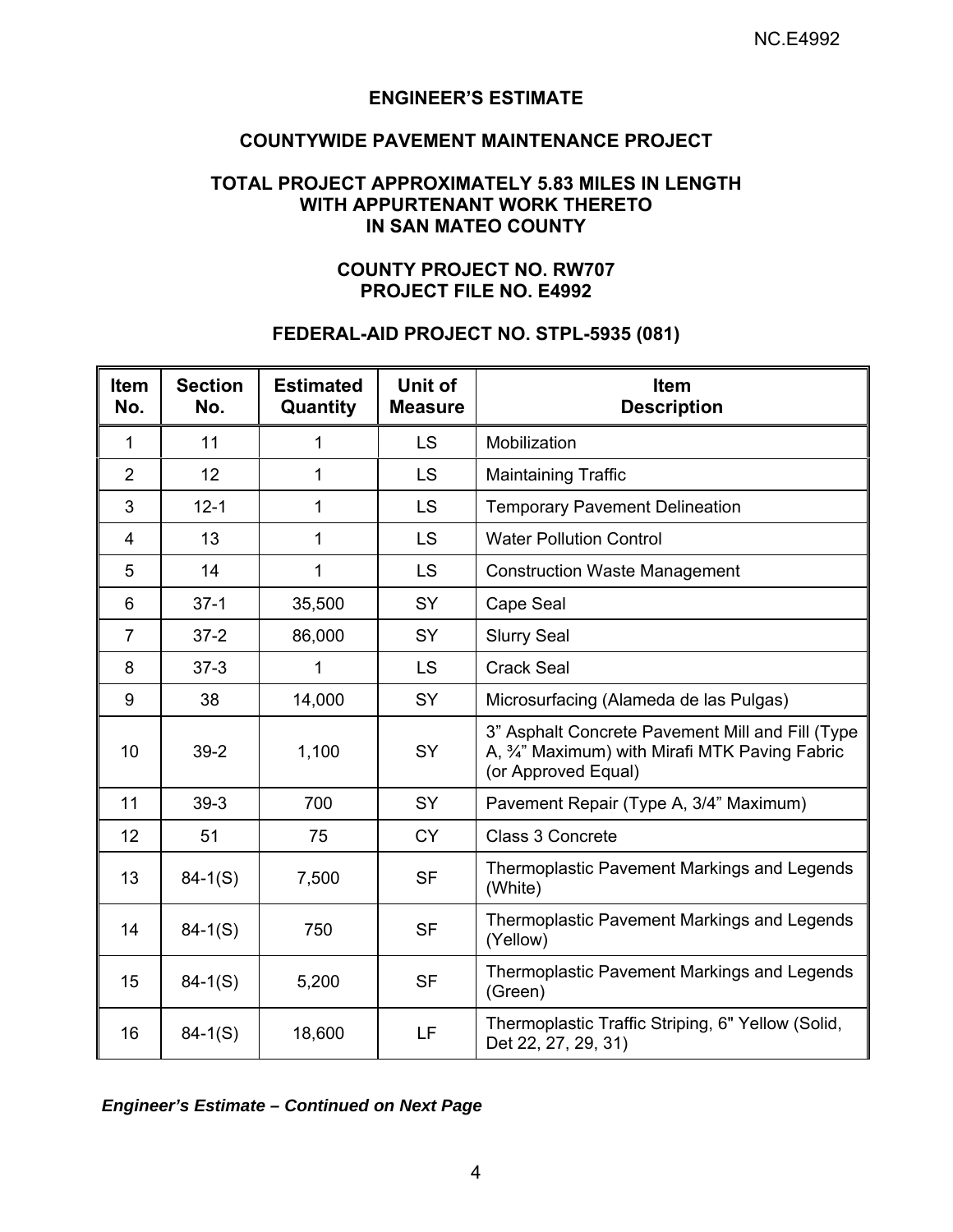#### *COUNTYWIDE PAVEMENT MAINTENANCE Engineer's Estimate – Continued from Previous Page*

| <b>Item</b><br>No. | <b>Section</b><br>No. | <b>Estimated</b><br>Quantity | Unit of<br><b>Measure</b> | <b>Item</b><br><b>Description</b>                                  |
|--------------------|-----------------------|------------------------------|---------------------------|--------------------------------------------------------------------|
| 17                 | $84-1(S)$             | 9,600                        | LF                        | Thermoplastic Traffic Striping, 6" Yellow<br>(Dashed, Det 2)       |
| 18                 | $84-1(S)$             | 34,000                       | LF                        | Thermoplastic Traffic Striping, 6" White (Solid,<br>Det 27B, 39)   |
| 19                 | $84-1(S)$             | 4,700                        | LF                        | Thermoplastic Traffic Striping, 6" White (Dashed,<br>Det 9, 39A)   |
| 20                 | $84-1(S)$             | 800                          | LF                        | Thermoplastic Traffic Striping, 8" White (Solid,<br>Det 36, 38)    |
| 21                 | $84 - 2(S)$           | 7,250                        | <b>SF</b>                 | Painted Pavement Markings (Yellow)                                 |
| 22                 | $85-1(S)$             | 20                           | EA                        | Pavement Markers, Type C, Red, Clear<br>Retroreflective            |
| 23                 | $85-1(S)$             | 1,600                        | EA                        | Pavement Markers, Type D, Two-way Yellow<br>Retroreflective        |
| 24                 | $85-1(S)$             | 30                           | EA                        | Pavement Markers, Type G, One-way Clear<br>Retroreflective         |
| 25                 | $85-1(S)$             | 70                           | EA                        | Pavement Markers, Blue, Reflective, Fire<br><b>Hydrant Markers</b> |

# **Engineer's Estimate of Costs: \$ 1,340,000**

(S) Specialty Items – As defined in Section 5-1.13, "Subcontracting," of the Standard Specifications.

(Note: Gaps in section numbering, above, indicate the Section is blank or does not apply.)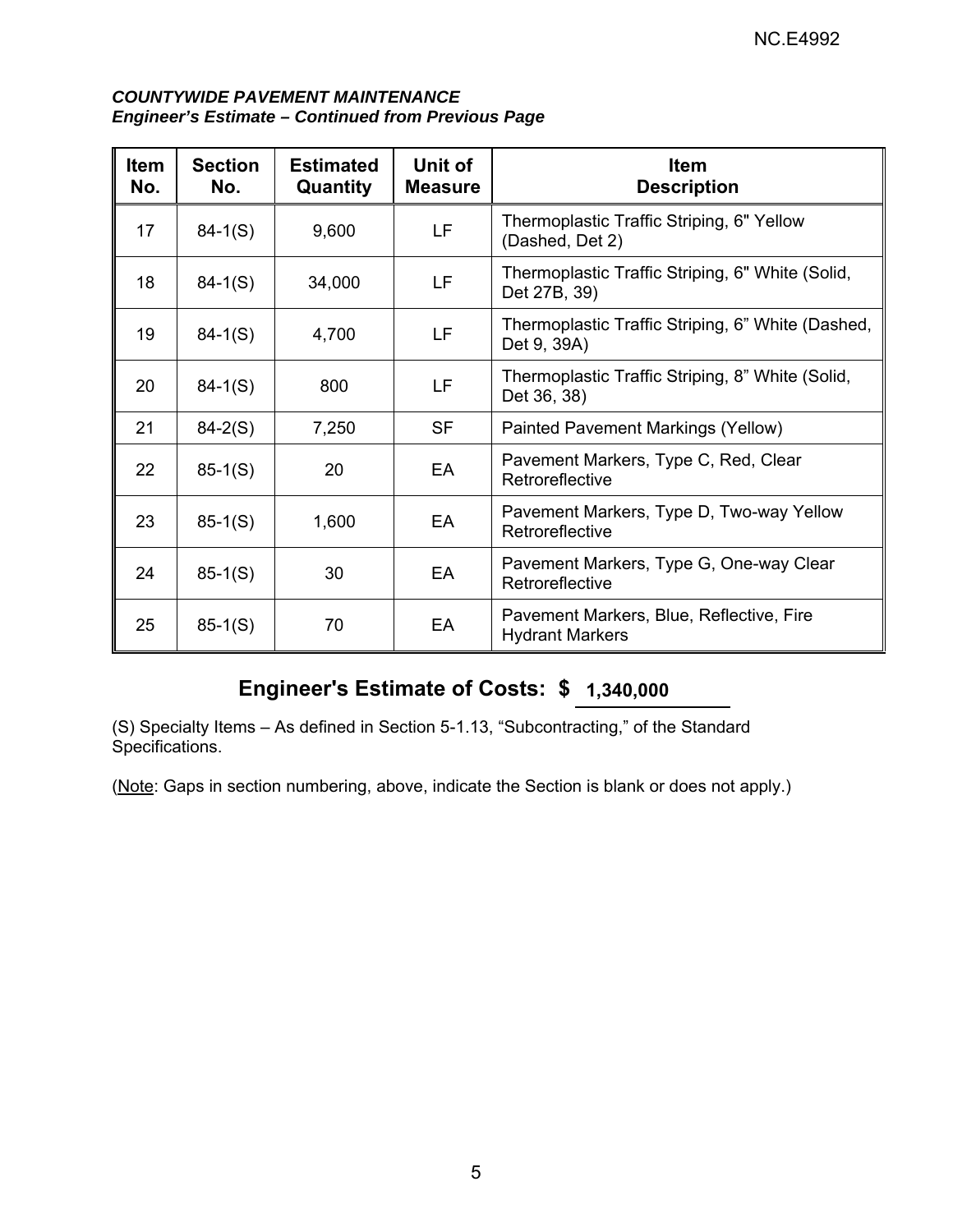The foregoing quantities are approximate only, being given as a basis for the comparison of bids, and the County of San Mateo does not, expressly or by implication, agree that the actual amount of work will correspond herewith, but reserves the right to increase or decrease the amount of any class or portion of the work, or to omit any portion of the work, as may be deemed necessary or expedient by the Engineer.

Payment to the Contractor for materials furnished and work completed shall be made by the County in accordance with Section 9 of the "Special Provisions" portion of these Contract Documents. Pursuant to Section 22300 of the Public Contract Code, Contractor may, upon his request and at Contractor's expense, substitute equivalent securities for any moneys retained from such payment for the fulfillment of the Contract.

**Pursuant to Section 1773 of the California Labor Code, prevailing wage rates in the County have been established by the California Department of Industrial Relations, and copies are available in the office of the Director of Public Works. Said prevailing wage rates shall be made available to any interested party on request, and the successful Bidder shall post a copy of the wage rates at the job site. The Contractor's attention is directed to Section 7-1.02K(2), "Wages," of the Standard Specifications and the Federal Requirements section of these Special Provisions. More specifically, reference is made to section FR-2, "Federal Wage Rates (North County)".** 

**Additionally:** 

**a. When applicable, both Contractor and Subcontractor hereby agree to pay not less than prevailing rates of wages and be responsible for compliance with all the provisions of the California Labor Code, Article 2- Wages, Chapter 1, Part 7, Division 2, Section 1770 et seq and Section 1810 et seq. A copy of the prevailing wage scale established by the Department of Industrial Relations is on file in the office of the Director of Public Works, and available at www.dir.ca.gov/DLSR or by phone at 415-703-4774. California Labor Code Section 1776(a) requires each contractor and subcontractor keep accurate payroll records of trades workers on all public works projects and to submit copies of certified payroll records upon request.** 

**b. Pursuant to State Senate Bill SB 854 (Stat. 2014, chapter 28), effective January 1, 2015:** 

6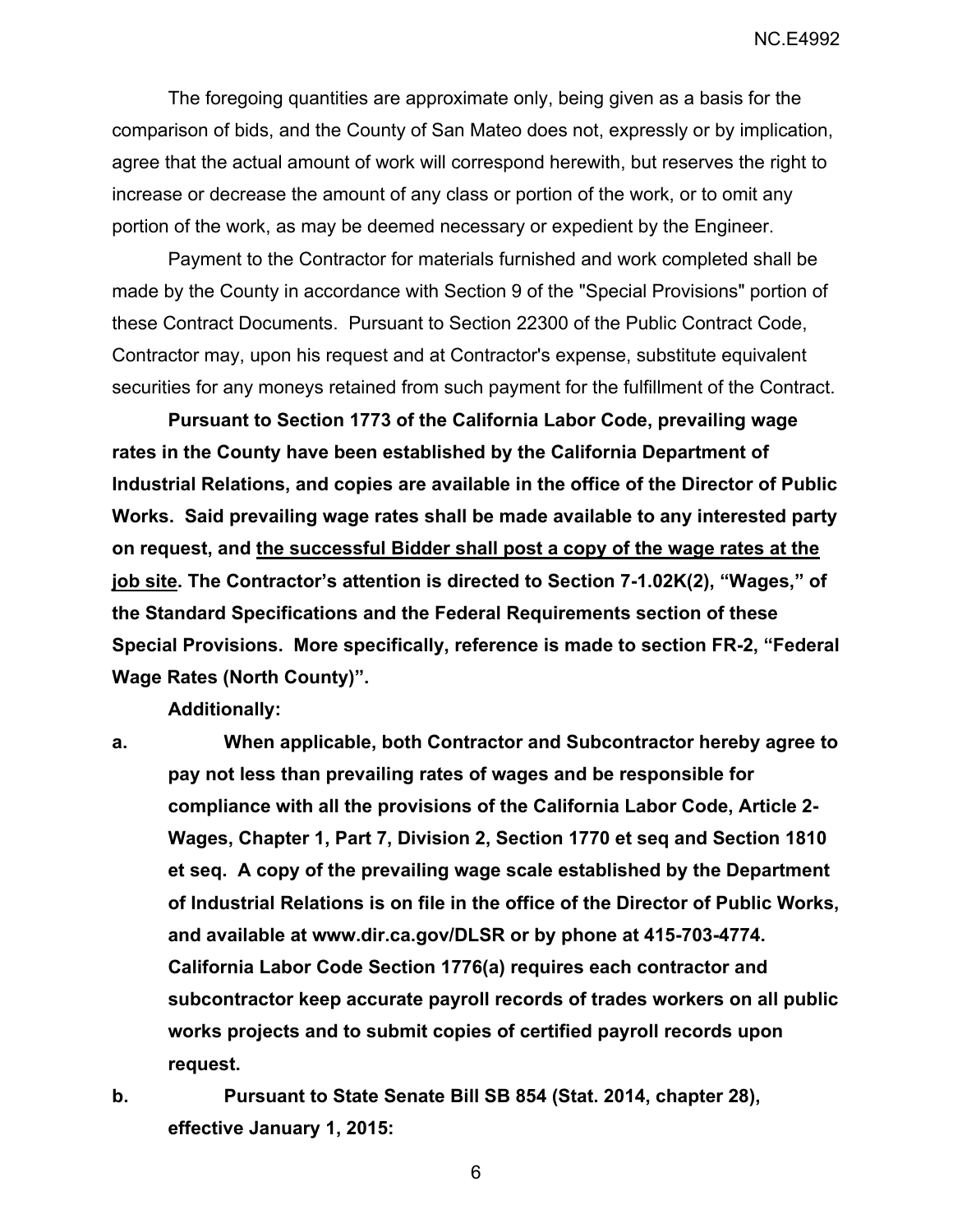- **i. No contractor or subcontractor may be listed on a bid proposal for a public works project (submitted on or after March 1, 2015) unless registered with the Department of Industrial Relations pursuant to Labor Code section 1725.5 [with limited exceptions from this requirement for bid purposes only under Labor Code section 1771.1(a)].**
- **ii. No contractor or subcontractor may be awarded a contract for public work on a public works project (awarded on or after April 1, 2015) unless registered with the Department of Industrial Relations pursuant to Labor Code section 1725.5.**
- **iii. This project is subject to compliance monitoring and enforcement by the Department of Industrial Relations.**

Attention is directed to the Federal minimum wage rate requirements in the Contract documents for this Project. If there is a difference between the minimum wage rates predetermined by the Secretary of Labor and the general prevailing wage rates determined by the Director of the California Department of Industrial Relations for similar classifications of labor, the Contractor and subcontractors shall pay not less than the higher wage rate. The Department will not accept lower State wage rates not specifically included in the Federal minimum wage determinations. This includes "helper" (or other classifications based on hours of experience) or any other classification not appearing in the Federal wage determinations. Where Federal wage determinations do not contain the State wage rate determination otherwise available for use by the Contractor and subcontractors, the Contractor and subcontractors shall pay not less than the Federal minimum wage rate, which most closely approximates the duties of the employees in question.

Anyone with knowledge of possible bid rigging, bidder collusion, or other fraudulent activities should use the hotline provided below to report these activities. Reference is made to Section 2-1.50, "Bid Rigging," of the Standard Specifications, which states: "The U.S. Department of Transportation (DOT) provides a toll-free hotline service to report bid rigging activities. Use the hotline to report bid rigging, bidder collusion, or other fraudulent activities . The hotline number is (800)-424-9071. The service is available 24 hours 7 days a week and is confidential and anonymous. The hotline is part of the DOT's effort to identify and investigate highway construction

7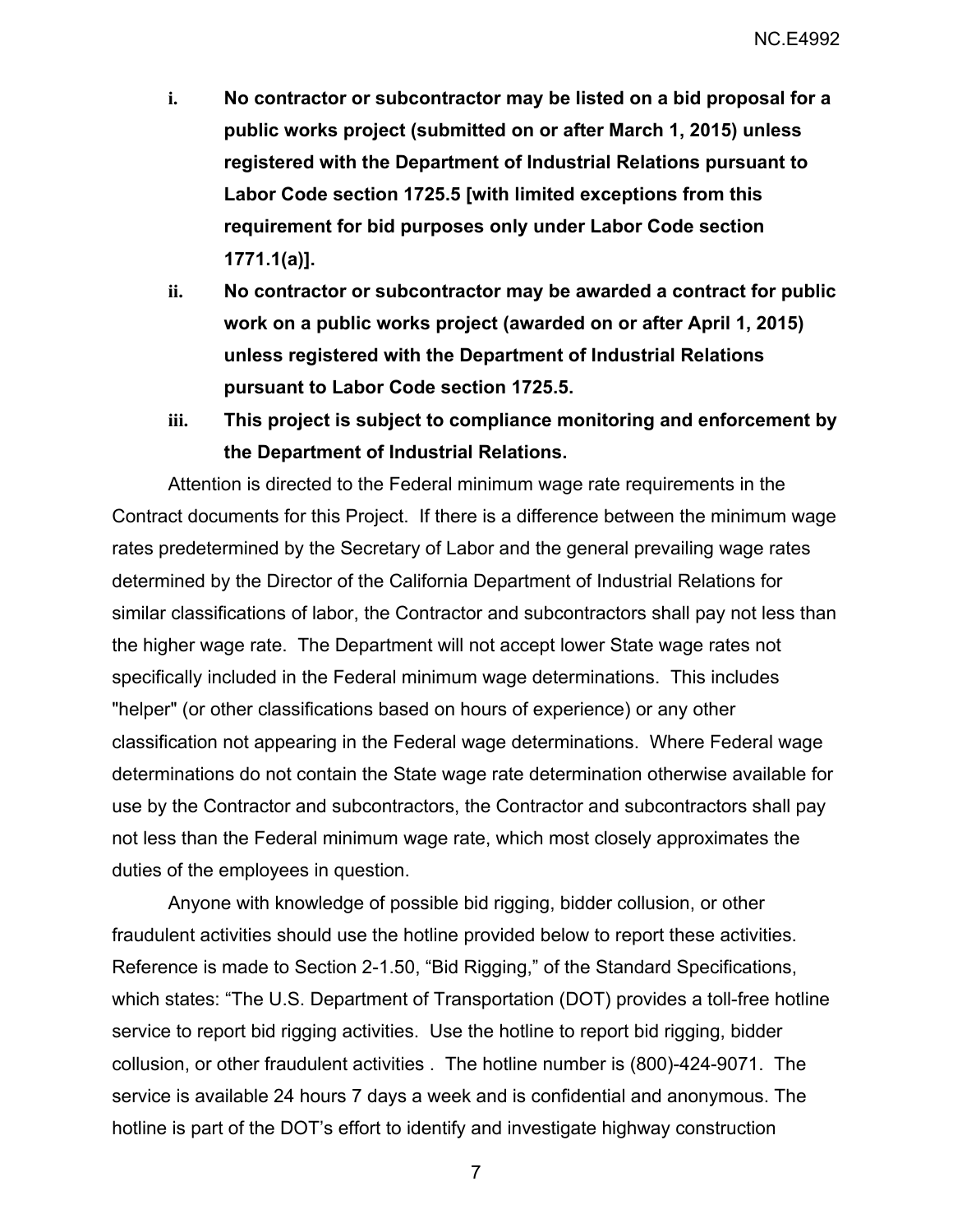NC.E4992

contract fraud and abuse and is operated under the direction of the DOT Inspector General."

Wage rates for overtime shall be paid at not less than one and one-half (1-1/2) times the above rates. Wage rates for Sundays and holidays shall be paid at not less than two (2) times the above rates.

The holidays upon which such rates shall be paid shall be all holidays recognized in the collective bargaining agreement applicable to the particular craft, classification, or type of worker employed on the Project.

It is the policy of the County that Contractors on public projects employ their workers and craftsmen from the local labor market whenever possible. "Local Labor Market" is defined as the labor market within the geographical confines of the County of San Mateo, State of California. Consistent with this policy, the Contractor is requested to employ craftsmen and other workers from the local labor market whenever possible to do so.

Each bidder shall submit with the bid, Certificates of Compliance and Intent on a form provided in the "Proposal" section of these Contract Documents, a certificate that bidder is in compliance with the provisions of the Equal Employment Opportunity Requirement of Executive Order 11246, Title VII of the Civil Rights Act of 1964, the California Fair Employment and Housing Act and any other federal, State and local laws and regulations relating to equal employment opportunity. With the execution of said certificates, bidder also agrees that bidder will maintain or develop and implement, during the course of the work concerned, a program of hiring and employment, conducted without regard to race, religion, color, national origin, ancestry, sexual orientation, or sex of the applicants. With this certification, bidder shall submit any and all information that may be required by the County in connection with the particular project.

Each bidder is hereby notified of Section 9204 and Section 20104 et seq. of the Public Contract Code as those Sections (attached hereto as Appendix E) relate to resolution of construction claims, and to Section 3186 of the Civil Code, as amended January 1, 1999 with regard to stop notices and public entity's rights to retain monies in order to provide for that entity's reasonable cost of litigation. The bidder is further notified that all provisions of Section 9204 and Section 20104 et seq. of the Public Contract Code and Section 3186 of the Civil Code, as outlined above shall be

8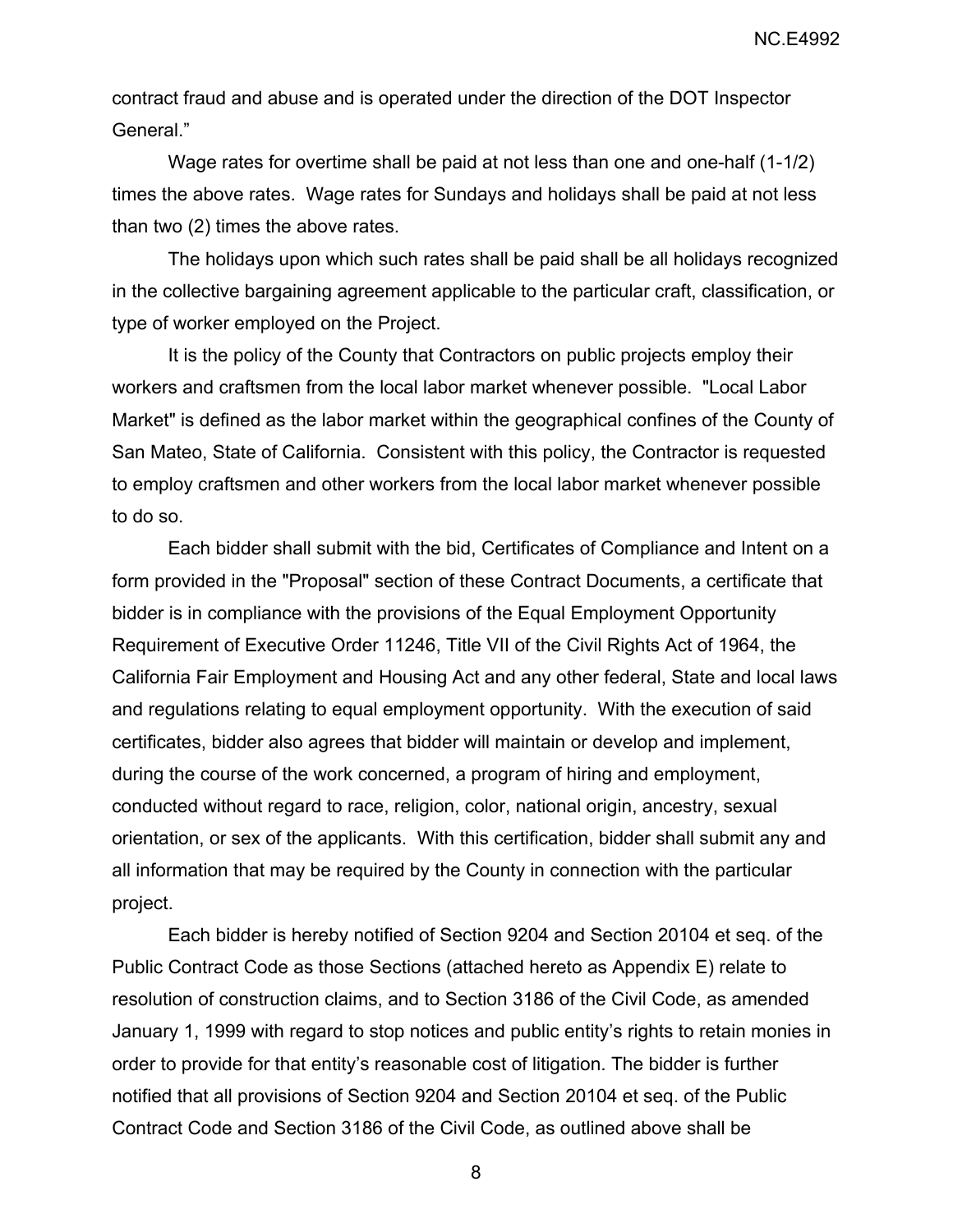considered as incorporated into and become an integral part of these specifications.

Questions relating to equal employment should be directed to the San Mateo County Department of Public Works, Equal Employment Opportunity Program, 555 County Center, 5th Floor, Redwood City, CA 94063-1665, telephone (650) 363-4100.

Plans and Specifications and forms of Proposal and Contract may be seen and obtained at the office of the Director of Public Works, 555 County Center, Redwood City, California, 94063-1665. Plans and specifications may be obtained for a:

## **NON-REFUNDABLE FEE OF \$ 60.00 PER SET**

Additional technical questions should be directed to the office of the Director of Public Works, 555 County Center, Redwood City, California, 94063-1665, telephone (650) 363-4100.

The Contractor shall possess either a Class A License or a combination of Class C licenses that are applicable for the majority of the work at the time this contract is awarded. No Contract will be awarded to a Bidder who is not licensed as required by laws of the State of California.

The County of San Mateo reserves the right to reject any or all bids and/or waive any informalities or irregularities in any bid received.

Bidders may not withdraw their bid for a period of **FORTY-FIVE (45) DAYS** after the date set from the opening thereof.

> BY ORDER OF THE BOARD OF SUPERVISORS COUNTY OF SAN MATEO

**DATE: February 23, 2021** 

**Michael Callagy, County Manager/ Clerk of the Board of Supervisors**